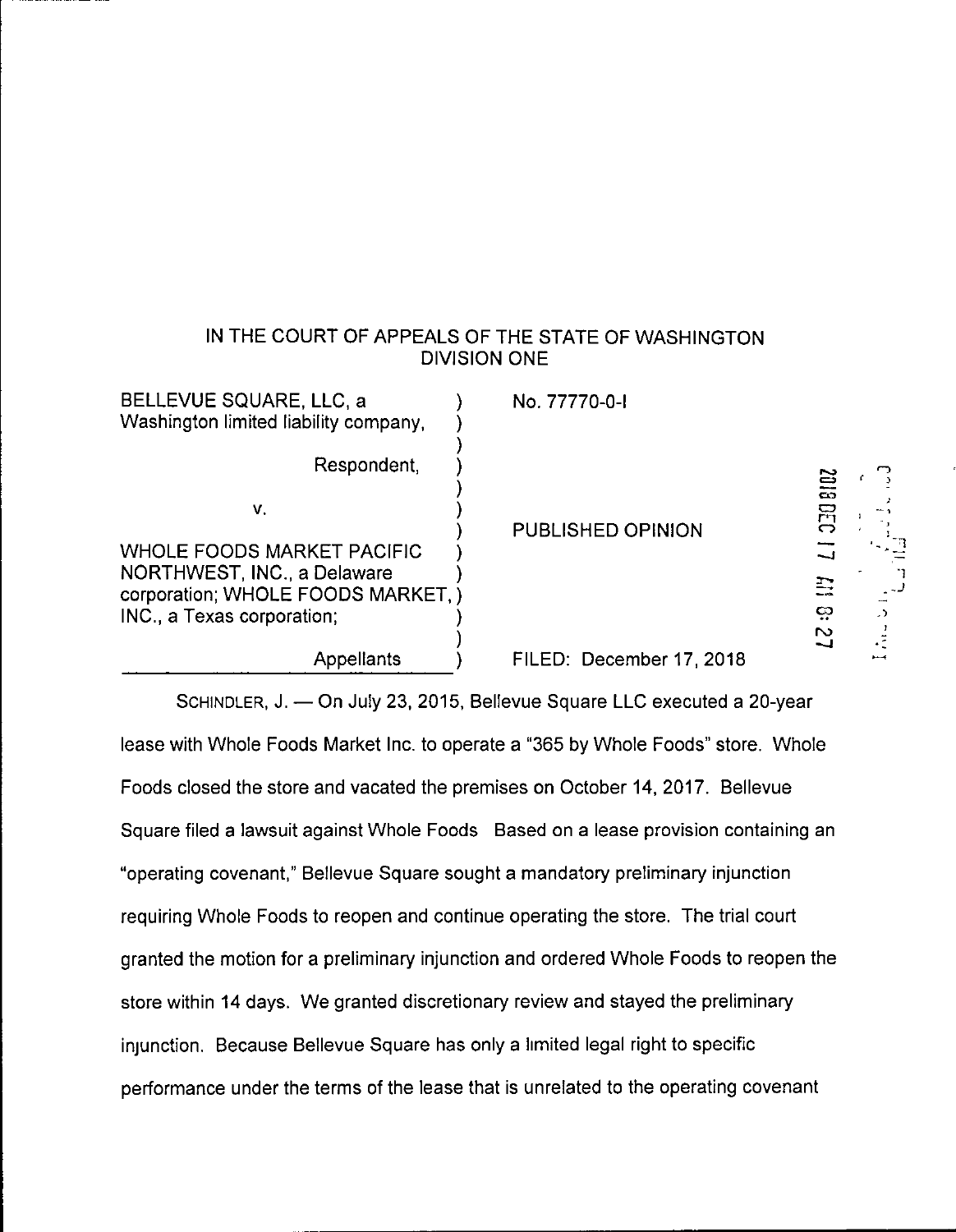and the lease gives Bellevue Square a plain, complete, speedy, and adequate remedy at law, we reverse and remand.

# FACTS

Bellevue Square LLC is a shopping mall developed and managed by Kemper Development Company with 1.3 million square feet of retail space. In 2013, there were three anchor tenants: Nordstrom occupied 266,708 square feet, Macy's occupied 218,371 square feet, and JCPenney occupied three floors or approximately 200,000 square feet.

In late 2013, JCPenney notified Bellevue Square it planned to vacate the following year. A vice president of leasing contacted Whole Foods Market Inc. about leasing a portion of the space. Whole Foods expressed interest in leasing the ground floor space, approximately 34,000 square feet. Whole Foods decided to open a "365" concept store at the mall. The 365 concept offers lower-price Whole Foods products and operates with fewer employees. The Whole Foods 365 store at Bellevue Square would be the only 365 store located in a mall.

Bellevue Square and Whole Foods<sup>1</sup> executed a lease on July 23, 2015. The lease term is 20 years with four 5-year optional extensions. The lease provides for annual base rent with regular increases according to a set schedule and if gross sales exceed a set amount, the lease requires Whole Foods to pay percentage rent at a rate of two percent of gross sales during each calendar year. The lease contains an "operating covenant" that requires Whole Foods "to conduct and carry on" its business "without interruption" for the first 10 years of the lease and sets minimum business

<sup>1</sup> Whole Foods Market Pacific Northwest Inc executed the lease as the tenant Whole Foods Market Inc guaranteed the obligations of the tenant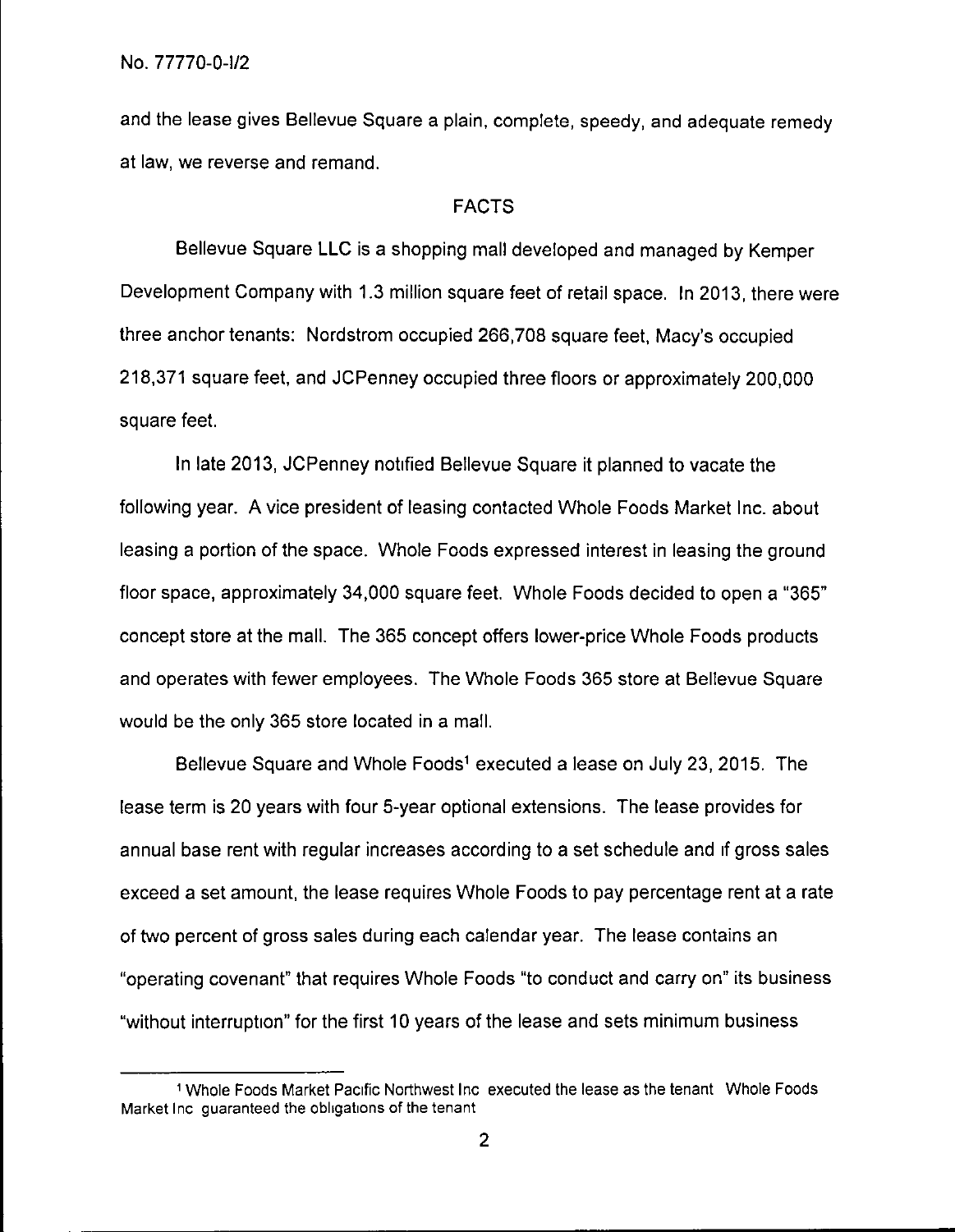hours. The lease defines a default and the remedies available to the tenant and the landlord in case of breach.

Whole Foods opened its 365 store in the Bellevue Square space on September 14, 2016. On October 14, 2017, Whole Foods closed the 365 store, sold its inventory, and offered the 56 employees jobs at other stores.

On October 24, Bellevue Square filed a lawsuit against Whole Foods alleging breach of the lease and the guarantee for the lease obligations. Bellevue Square alleged Whole Foods breached the operating covenant of the lease and sought injunctive relief and damages.

On November 15, 2017, Bellevue Square filed a motion for a preliminary injunction to compel Whole Foods to "promptly reopen" at Bellevue Square. Bellevue Square argued it had a clear legal and equitable right under the operating covenant of the lease, section 7.2(b), to require Whole Foods to continue operations and the store closure violated the terms of the lease, resulting in actual and substantial injury. Retail shopping center expert John Talbott and finance economics expert Jarrad Harford submitted declarations in support of the injunction.

Talbott stated that by vacating the premises, Whole Foods disrupted the stability of the shopping center, affected negotiations with potential and current tenants, reduced customer traffic, prevented Bellevue Square from recovering percentage rent, and impacted Bellevue Square's reputation. Harford cites the harms Talbott described and concludes on a more probable than not basis that few of the harms could be quantified with any degree of certainty.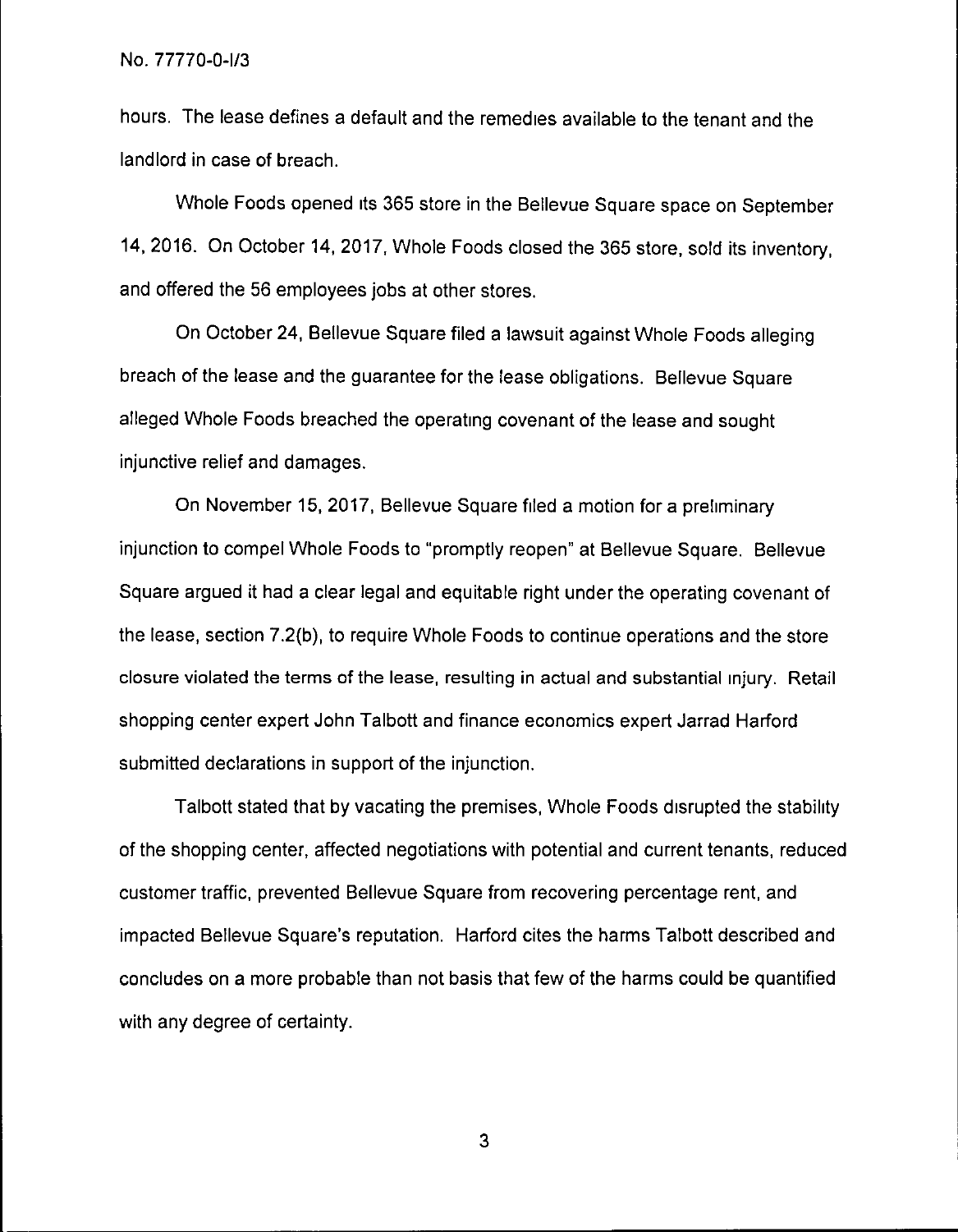Whole Foods conceded it vacated the premises but asserted that under the terms of the lease, the available remedy for the breach was damages. Whole Foods argued the lease did not give Bellevue Square the clear legal right to specific performance of the operating covenant in section 7 2(b). Whole Foods pointed to section 10.1(a) of the lease that allows Bellevue Square to pursue the remedies available under the lease if Whole Foods vacates the premises, section 10.1(c)(1) that imposes a duty to mitigate damages and requires Bellevue Square to attempt to find another tenant in the event of a default, and section 10.1(c)(iv) that precludes Bellevue Square from recovering consequential damages resulting from Whole Foods' default. Whole Foods argued that interpreting the lease to permit Bellevue Square to compel it to continue operating the store as a remedy for a breach is inconsistent with those provisions of the lease.

The court granted Bellevue Square's motion for a preliminary injunction and ordered Whole Foods to reopen for business at Bellevue Square effective 14 days from the date of the order. The findings state the lease contains an "express 'Operating Covenant' "and "imposes a duty on Whole Foods to be open and operational for at least the first 10 years of the 20-year Lease term." The court rejected the argument that the duty of Bellevue Square to mitigate damages and the inability to recover consequential damages were inconsistent with the relief sought. The court concluded that "Bellevue Square is entitled to specific performance of the Lease."

Whole Foods filed a notice for discretionary review. We granted discretionary review and stayed the preliminary injunction.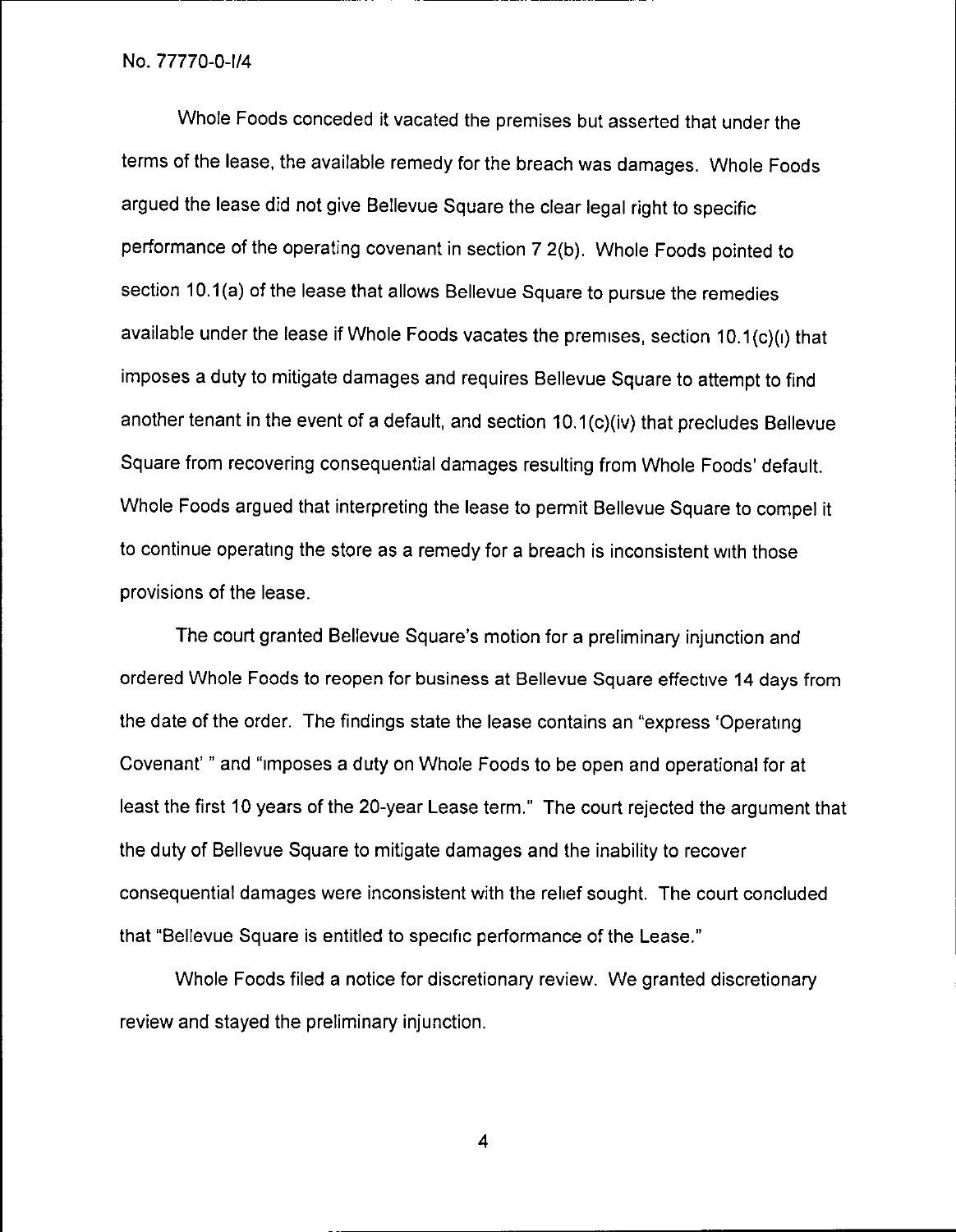#### ANALYSIS

We review a trial court's decision to grant a preliminary injunction and the terms of the injunction for an abuse of discretion. Resident Action Council v. Seattle Hous. Auth , 177 Wn.2d 417, 428, 327 P.3d 600 (2013); Rabon v. City of Seattle 135 Wn 2d 278, 284, 957 P.2d 621 (1998). "A trial court necessarily abuses its discretion if the decision is based upon untenable grounds, or the decision is manifestly unreasonable or arbitrary." Kucera v. Dep't of Transp. 140 Wn.2d 200, 209, 995 P.2d 63 (2000).

A party seeking a preliminary injunction must show" '(1) that he has a clear legal or equitable right, (2) that he has a well-grounded fear of immediate invasion of that right, and (3) that the acts complained of are either resulting in or will result in actual and substantial injury to him.' " Tyler Pipe Indus, Inc v Dep't of Revenue, 96 Wn.2d 785, 792, 638 P.2d 1213 (1982) (quoting Port of Seattle v. Intl Longshoremen's & Warehousemen's Union 52 Wn 2d 317, 319, 324 P.2d 1099 (1958)). If the party fails to show any one of these elements, the court must deny the injunction. Kucera, 140 Wn.2d at 209-10.

In determining whether the party has a clear legal and equitable right, the court examines the likelihood the party will prevail on the merits. Kucera, 140 Wn.2d at 216. "A doubtful case will not warrant an injunction." Huff v. Wyman, 184 Wn.2d 643, 652, 361 P.3d 727 (2015). In deciding whether to grant a preliminary injunction, the court "must reach the merits of purely legal issues." Rabon, 135 Wn.2d at 286. The appellate court on review "must similarly evaluate purely legal issues in assessing the propriety of a decision to grant or deny a preliminary injunction." Rabon, 135 Wn.2d at 286.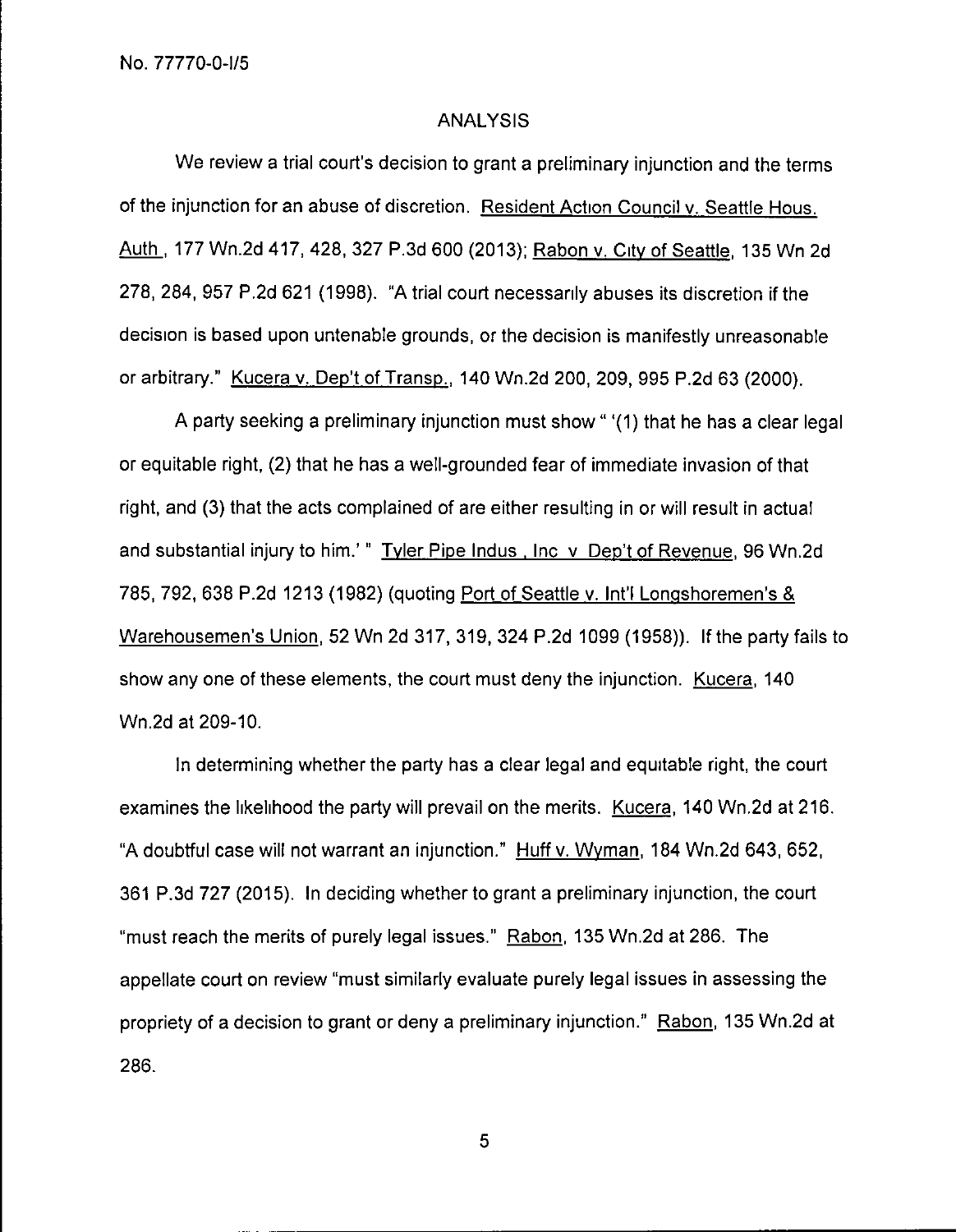"An injunction is distinctly an equitable remedy and is 'frequently termed the strong arm of equity, or a transcendent or extraordinary remedy, and is a remedy which should not be lightly indulged in, but should be used sparingly and only in a clear and plain case.'" Kucera, 140 Wn 2d at 209 $2$  (quoting 42 Am. Jur. 2d Injunctions § 2, at 728 (1969)). "An injunction is an extraordinary equitable remedy designed to prevent serious harm. Its purpose is not to protect a plaintiff from mere inconveniences or speculative and insubstantial injury." Tyler Pipe, 96 Wn.2d at 796.

Injunctive relief is not warranted "where there is a plain, complete, speedy and adequate remedy at law." Tyler Pipe,96 Wn.2d at 791. Courts have found remedies to be inadequate where "(1) the injury complained of by its nature cannot be compensated by money damages, (2) the damages cannot be ascertained with any degree of certainty, and (3) the remedy at law would not be efficient because the injury is of a continuing nature." Kucera, 140 Wn.2d at 210.

Whether Bellevue Square has a clear legal and equitable right to specific performance is governed by the language of the lease. The interpretation of a lease is a question of law that this court reviews de novo. 4105 1st Ave S Invs., LLC v. Green Depot WA Pac Coast, LLC, 179 Wn. App. 777, 784, 321 P.3d 254 (2014). The primary goal is to ascertain the parties' intent. Berg v. Hudesman, 115 Wn.2d 657, 663, 801 P 2d 222 (1990). The court determines intent by focusing on the objective manifestation of the parties in the written contract. Hearst Commc'ns, Inc. v. Seattle Times Co., 154 Wn.2d 493, 503, 115 P.3d 262 (2005). "Accordingly, a court considers only what the parties wrote, giving words in a contract their ordinary, usual, and popular

<sup>2</sup> Internal quotation marks omitted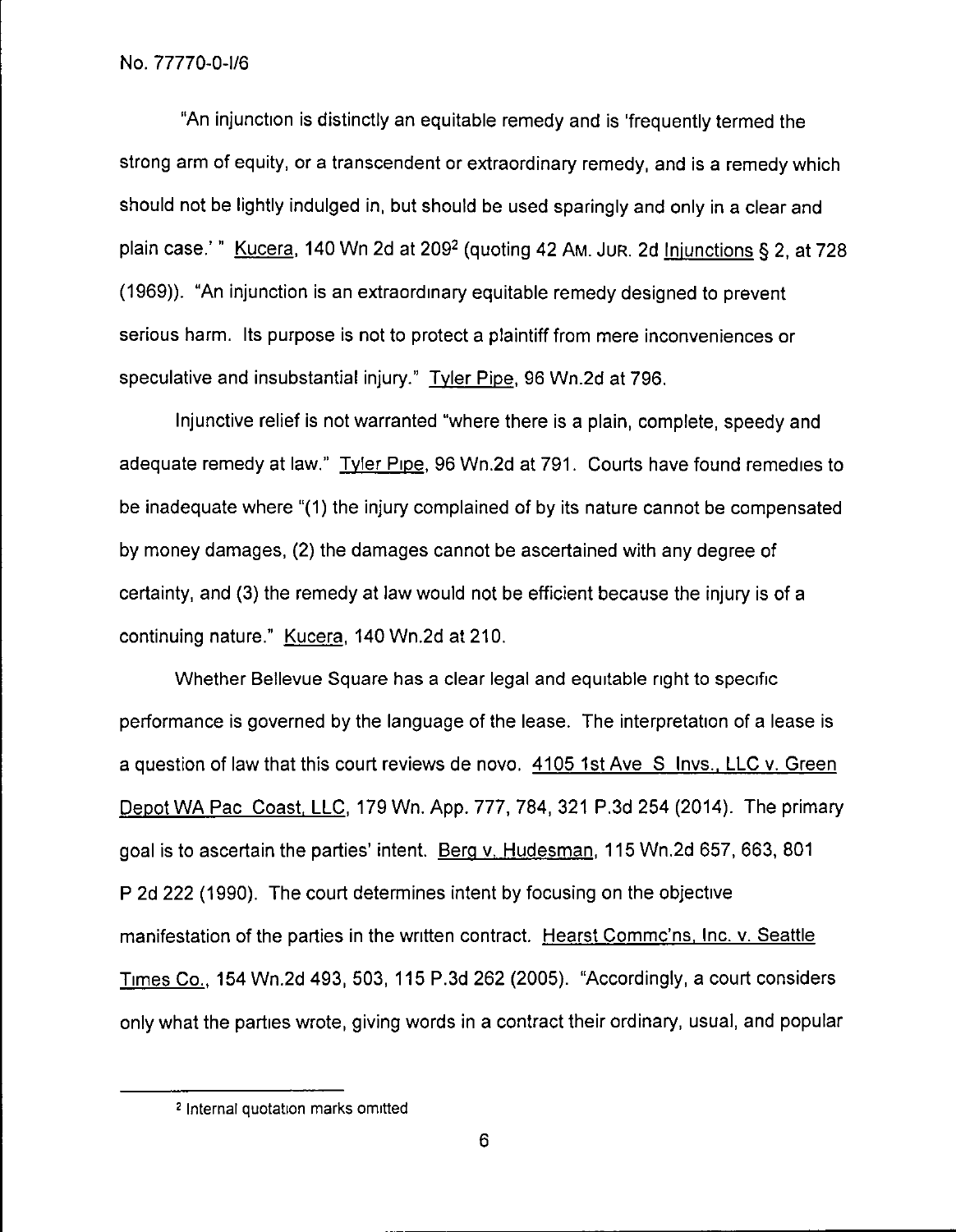meaning unless the agreement as a whole clearly demonstrates a contrary intent." Green Depot, 179 Wn. App. at 784; Hearst, 154 Wn.2d at 503-04.

A contract "should be construed as a whole and, if reasonably possible, in a way that effectuates all of its provisions" Colo. Structures, Inc v. Ins Co of the W. 161 Wn.2d 577, 588, 167 P.3d 1125 (2007).<sup>3</sup> "Interpretations giving lawful effect to all the provisions in a contract are favored over those that render some of the language meaningless or ineffective." Grey v. Leach, 158 Wn App. 837, 850, 244 P.3d 970 (2010). We will not disregard the language the parties chose to use. Snohomish County Pub. Transp. Benefit Area Corp v. FirstGroup Am., Inc., 173 Wn.2d 829, 840, 271 P.3d 850 (2012).

The plain and unambiguous language of the lease does not support the trial court's interpretation.

Section 7.2(b) of the lease requires Whole Foods to conduct its business "without interruption":

(b) Operating Covenant. Tenant covenants to conduct and carry on Tenant's business in the Demised Premises without interruption (excluding any temporary period during which Tenant is closed for rebuilding or repairs following a casualty or condemnation or by reason of any Force Majeure Events) for the first ten (10) Lease Years of the Demised Term ("Tenant's Operating Covenant")and, for so long as Tenant's Operating Covenant is in effect, shall keep the Demised Premises open for business at a minimum during the days and hours designated from time to time by Landlord, which at the time of the execution of this Lease Landlord designates to be as follows:

| Monday through Saturday | $8.00$ a.m. to $9.30$ p.m. |
|-------------------------|----------------------------|
| Sunday                  | $9:00$ a m. to 7:00 p.m.   |

The hours designed by Landlord are minimum hours. Tenant may remain open for additional hours in its sole discretion. In no event shall Tenant be

<sup>&</sup>lt;sup>3</sup> Footnote omitted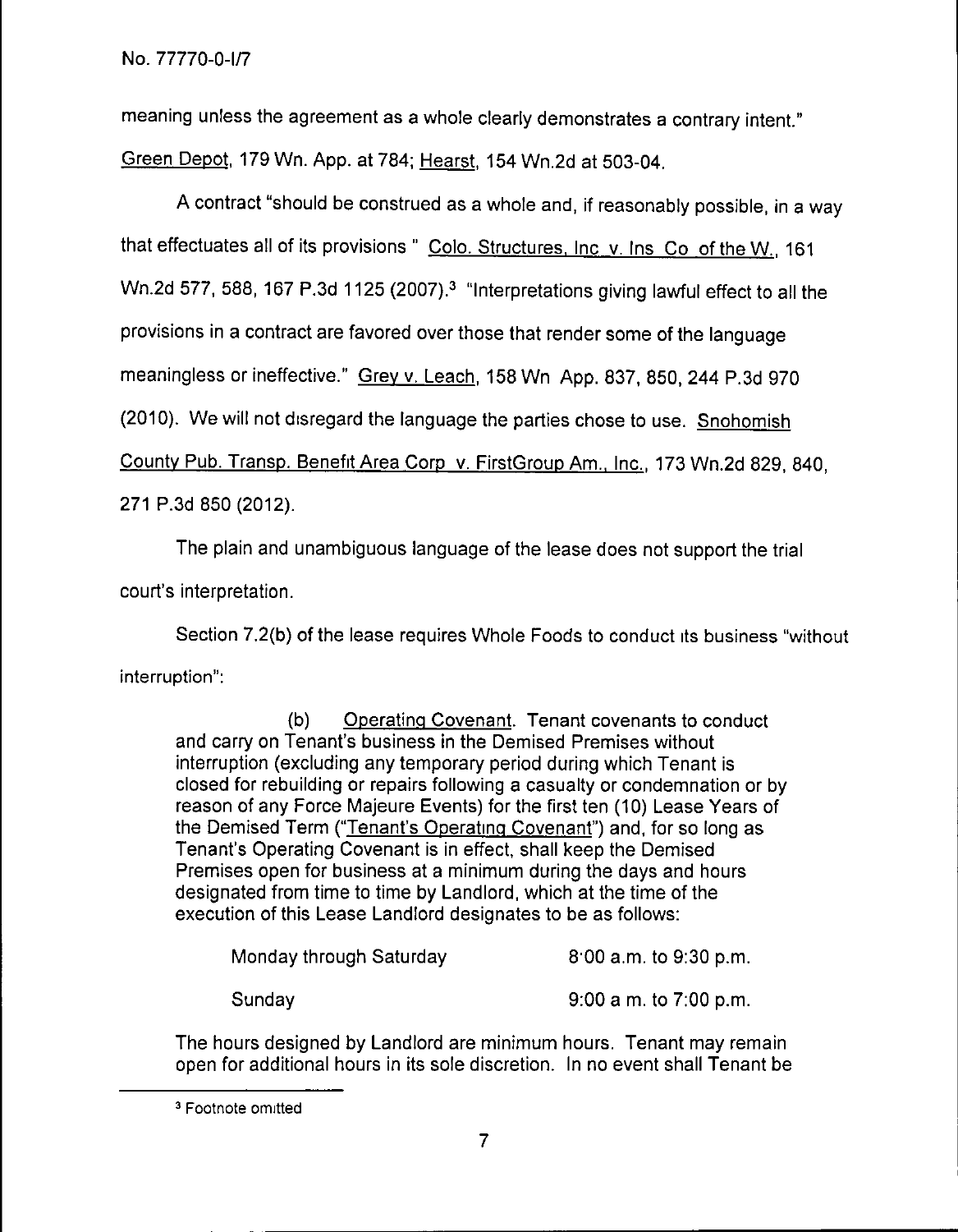required to be open for business between the hours of 11:00 p.m. and 7:00 a.m. This provision shall not apply if the Demised Premises are closed and the business of Tenant is temporarily discontinued therein on account of strikes, lockouts, casualty or similar causes beyond the reasonable control of Tenant. Tenant shall not be required to be open on Easter, Thanksgiving Day or Christmas Day. Tenant shall keep in stock on the Demised Premises a full and ample line of merchandise for the purpose of operating its business and shall maintain an adequate sales force.

Section 7.2 contains two specific remedies for breach. First, Bellevue Square

may recover liquidated damages if Whole Foods "fail[s] to be open to the public on a

fully-operational basis during the hours required under this Lease":

(c) Liquidated Damages for Unauthorized Closure. If, after Tenant has initially opened for business at the Demised Premises, Tenant should fail to be open to the public on a fully-operational basis during the hours required under this Lease, and such failure continues for a period in excess of five (5) days after Landlord has notified Tenant in writing of such failure, Tenant shall pay to Landlord, for each hour or portion thereof that Tenant fails to open, One Hundred Dollars (\$100.00), within one (1) month of Landlord's written request therefor; but in no event shall the charge described in this Section 7.2(c) exceed Five Thousand and no/100 Dollars (\$5,000.00) in any twelve (12) month period during the Demised Term. As long as Tenant opens the Demised Premises for business within one (1) hour of the opening time otherwise required, Landlord agrees to waive two (2) charges described in this Section 7.2(c) during any twelve (12) month period during the Demised Term.

Second, at any time after the Tenant's Operating Covenant "has expired,"

Bellevue Square has the right to terminate the lease if Whole Foods "discontinues

operation of its business" in the premises for six consecutive months.

(d) Landlord Recapture Right. Notwithstanding the foregoing, if at any time after Tenant's Operating Covenant has expired, Tenant discontinues operation of its business in the Demised Premises for a period of six (6) consecutive months (excluding any temporary period during which Tenant is closed for rehabilitation, modernization or improvement of the Demised Premises, for rebuilding or repairs following a casualty or condemnation or by reason of any Force Majeure Events), Landlord thereafter shall have the right, at its sole option, to terminate this Lease upon advance written notice to Tenant ("Landlord's Termination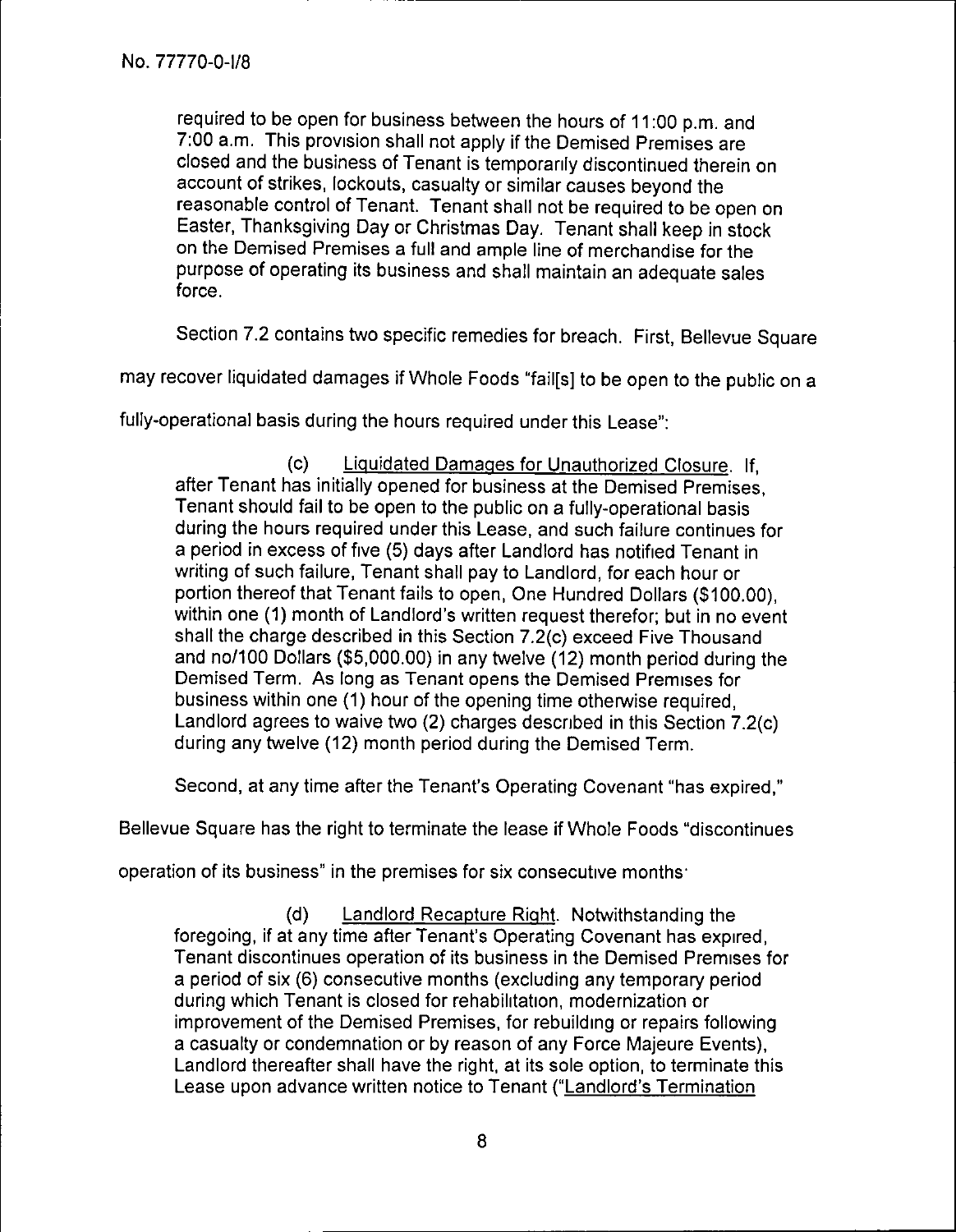Notice") given at any time prior to the date Tenant either (A) notifies Landlord in writing that it covenants to re-commence operation of its business in the Demised Premises within two (2) months, or (B) notifies Landlord in writing that it has entered into a binding lease assignment or sublease with an assignee or subtenant in accordance with this Lease who has covenanted to open for business in the Demised Premises within two (2) months. This Lease shall terminate one (1) month after Landlord gives Tenant Landlord's Termination Notice.

Neither remedy applies here. The liquidated damages provision of section 7.2(c)

expressly applies to only an "Unauthorized Closure" of the business "during the hours

required under this Lease." It permits Bellevue Square to sanction Whole Foods for the

failure to open to the public during the hours provided in section 7.2(b). It does not

apply in the event that Whole Foods vacates or abandons the property.

Section 7.2(c) further provides:

Notwithstanding anything herein to the contrary, Tenant's late opening or early closure shall not constitute a default under this Lease unless (i) Landlord provides written notice to Tenant of Tenant's late opening or early closure; and (ii) Tenant thereafter opens late or closes early three (3) times in a twelve (12) month period.

By its express terms, the conduct addressed in section 7.2(c) constitutes a lease default

in only very limited circumstances. The tenant must open late or close early, the

landlord must give the tenant written notice of this, and the tenant must thereafter open

late or close early three times in a 12-month period. It is undisputed these events did

not occur. Therefore, section 7.2 does not provide a basis for seeking a default remedy

against Whole Foods.

The right to recapture provision in section 7.2(d) expressly applies only "after

Tenant's Operating Covenant has expired." The Tenant's Operating Covenant is in

effect for the first 10 years of the lease agreement. Whole Foods vacated the premises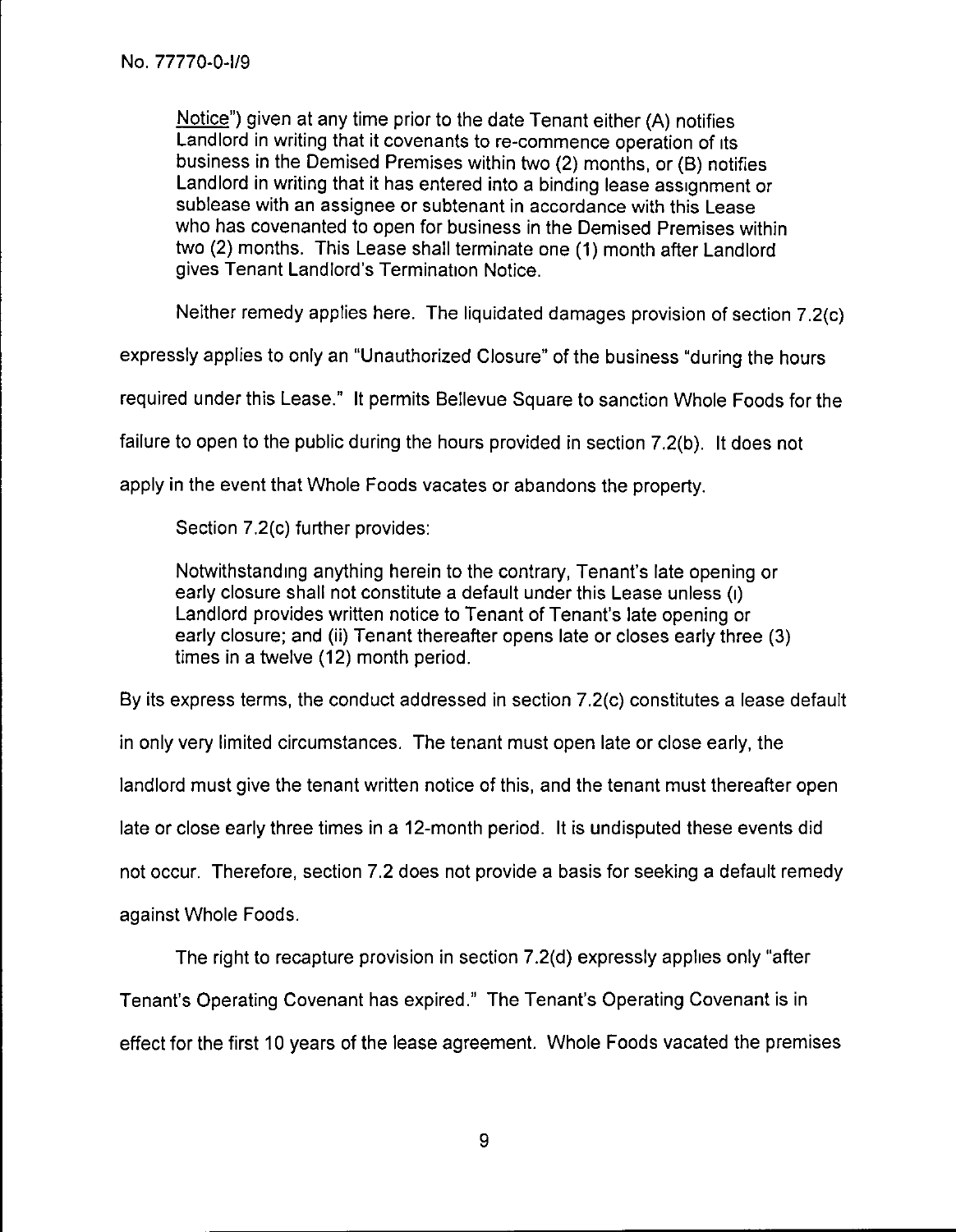and stopped operating its business after only 1 year, so the right of recapture set out in section 7.2(d) does not apply.

Article 10, "Default and Remedies," governs the landlord's remedies in the event of default by the tenant. Article 10.1(a)(i) specifically identifies "abandonment of the Demised Premises by Tenant." Whole Foods admits default of the lease because it vacated the premises.

Section 10.1(a) states that if Whole Foods defaults in paying rent or performing any of the other agreements in the lease and fails to cure the default, Bellevue Square may treat the default as a breach and pursue its remedies under the lease. The lease states Bellevue Square's remedies are "subject only to the limitations thereon set forth in Section 10.1(c) below." Section 10.1(a) names three specific events that constitute default and breach by Whole Foods:

(i) The abandonment of the Demised Premises by Tenant.

(ii) The failure of Tenant to perform any covenant to pay money as and when due.

(iii) Tenant's failure to observe or perform any of the other covenants, conditions or provisions of this Lease to be observed or performed by Tenant.

Upon tenant default, section 10.1(b) allows Bellevue Square to either terminate the lease under section 10.1(b)(i) or continue the lease under section 10.1(b)(ii). If Bellevue Square terminates the lease, Whole Foods must "immediately surrender possession" of the premises and pay all past due rent; the "expenses of reletting" the property, including repairs; and "reasonable" attorney fees.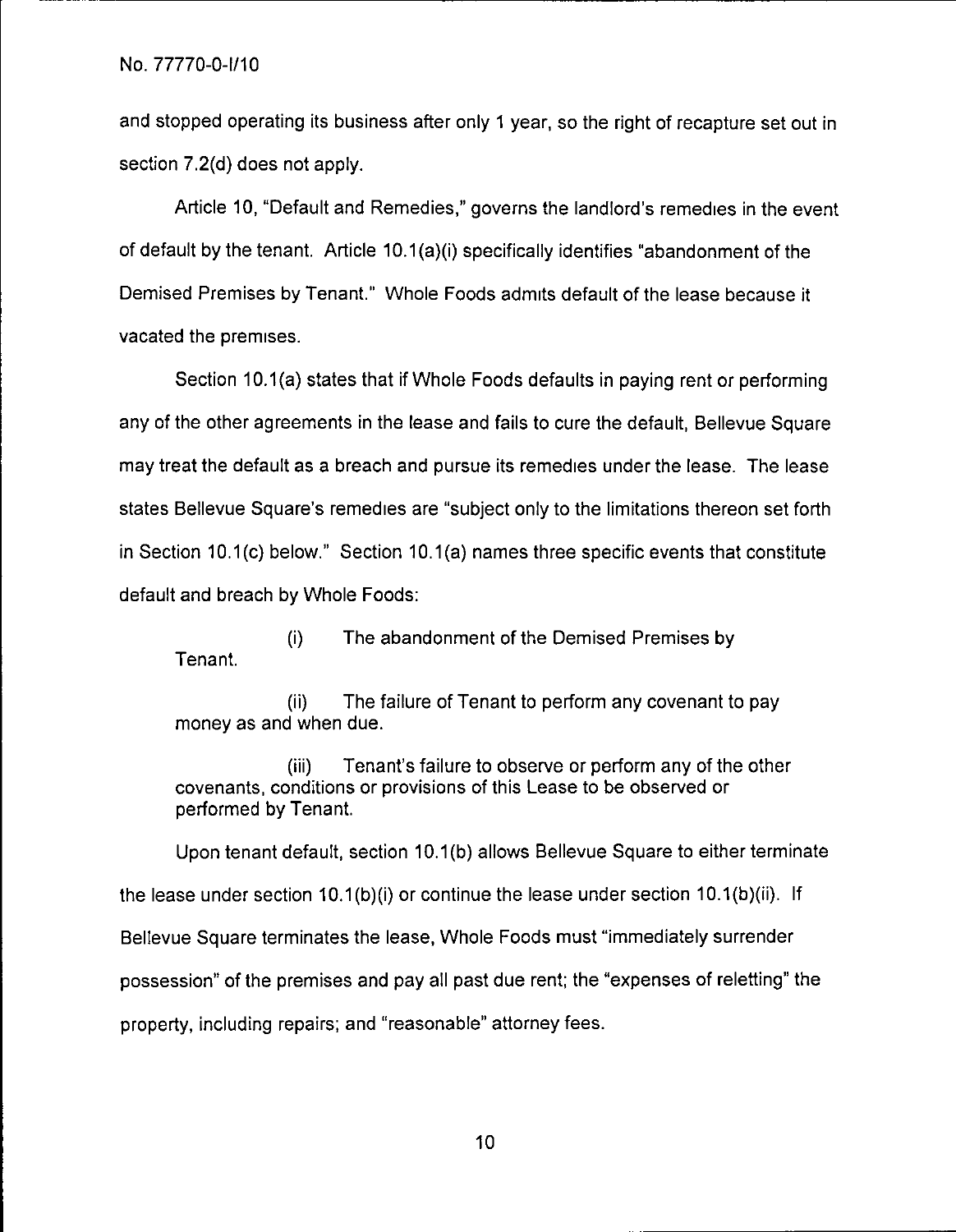At oral argument, Bellevue Square stated it was proceeding under section

10.1(b)(ii). Under section 10.1(b)(10, "Continue the Lease," Bellevue Square may:

Maintain Tenant's right to possession, in which case this Lease shall continue in effect whether or not Tenant has vacated or abandoned the Demised Premises. In such event Landlord shall be entitled to enforce all Landlord's rights and remedies under this Lease, including the right to recover the Rent, damages from Tenant's default or breach, and any other payments as they may become due hereunder, and to specifically enforce Tenant's obligations hereunder and obtain iniunctive relief from further defaults and breaches, and shall be entitled to enter the Demised Premises for the purpose of curing Tenant's failure to observe or perform any of the other covenants, conditions or provisions of this Lease to be observed or performed by Tenant, and in such case, Tenant shall pay the entire cost thereof as Additional Rent within one (1) month after receipt of an invoice therefor from Landlord.<sup>[4]</sup>

Under this provision, Bellevue Square can continue the lease and collect rent,

damages, and any other applicable payments, "whether or not Tenant has vacated or

abandoned" the premises. But section 10.1(c) limits Bellevue Square's remedies as

follows:

(c) Limitations on Landlord's Remedies. Anything in Sections 10.1(a) and 10 1(b) above to the contrary notwithstanding, Landlord's exercise of its rights and remedies at law or in equity upon the occurrence of an Event of Default shall be subject to the following limitations:

(i) Duty to Mitigate. Landlord shall exercise commercially reasonable efforts to mitigate its damages resulting from Tenant's default; provided, however, so long as Landlord has exercised commercially reasonable efforts to mitigate its damages, Landlord shall not be liable to Tenant for, nor shall Tenant's liability to Landlord be diminished by, Landlord's inability to relet the Demised Premises.

(ii) Redecorating Costs. Tenant shall have no liability to Landlord for any costs or expenses incurred by Landlord in connection with redecorating or remodeling the Demised Premises in connection with a reletting thereof.

<sup>4</sup> Emphasis added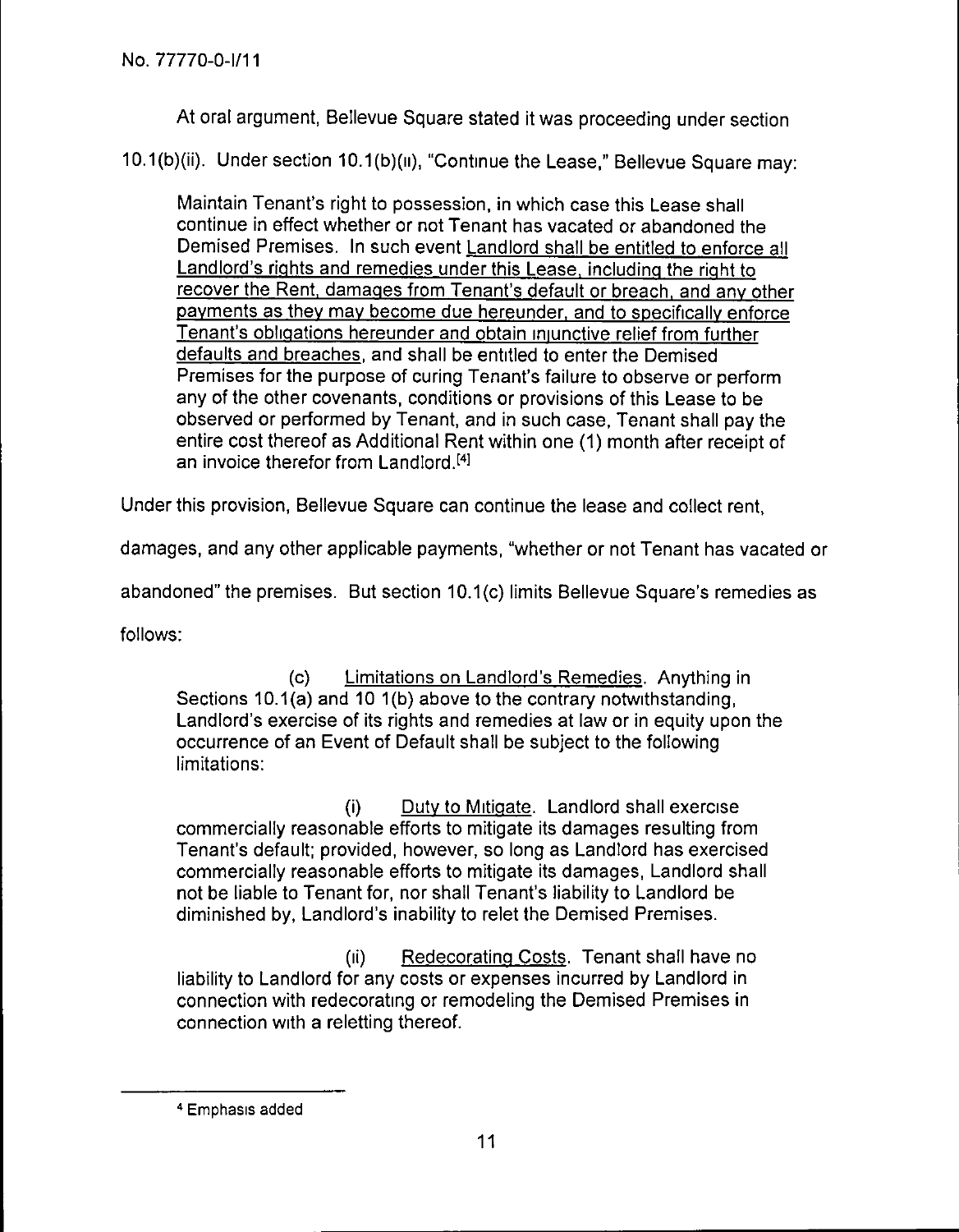(iii) Percentaqe Rent Tenant shall have no liability to Landlord for any Percentage Rent that would have accrued subsequent to the later to occur of (A) the last day that Tenant's Operating Covenant is in effect, and (B) the date that Tenant ceases operating its business at the Demised Premises.

(iv) No Consequential Damages. Except with respect to the specific circumstances described in Section 3.4 above, in no event shall Tenant be liable to Landlord for any indirect or consequential damages including but not limited to, lost rent, revenue, or other payments from other tenants, loss in value of the Development, and/or lost profits.

The trial court concluded these limitations did not prevent ordering Whole Foods to reopen within 14 days. The court concluded the duty to mitigate applies only if Bellevue Square terminates the lease rather than continue it. The court also noted the duty to mitigate is imposed by law regardless of whether it is included in the lease. As to the prohibition against consequential damages, the court found many of the harms asserted as a result of Whole Foods' default were "consequential and indirect damages under law, for which, pursuant to the Lease, Bellevue Square has waived the right to compensation." However, the court determined it could consider these harms for purposes of granting injunctive relief.

The court's interpretation of the limitations on Bellevue Square's remedies is inconsistent with the plain language of the lease. Section 10.1(c) states the limitations apply to the "Landlord's exercise of its rights and remedies at law or in equity upon the occurrence of an Event of Default." The limitations of section 10.1(c) apply whether Bellevue Square terminates or continues the lease. Further, contrary to the assertion by Bellevue Square at oral argument, section 10.1(c) is not limited to an anticipatory breach of the contract.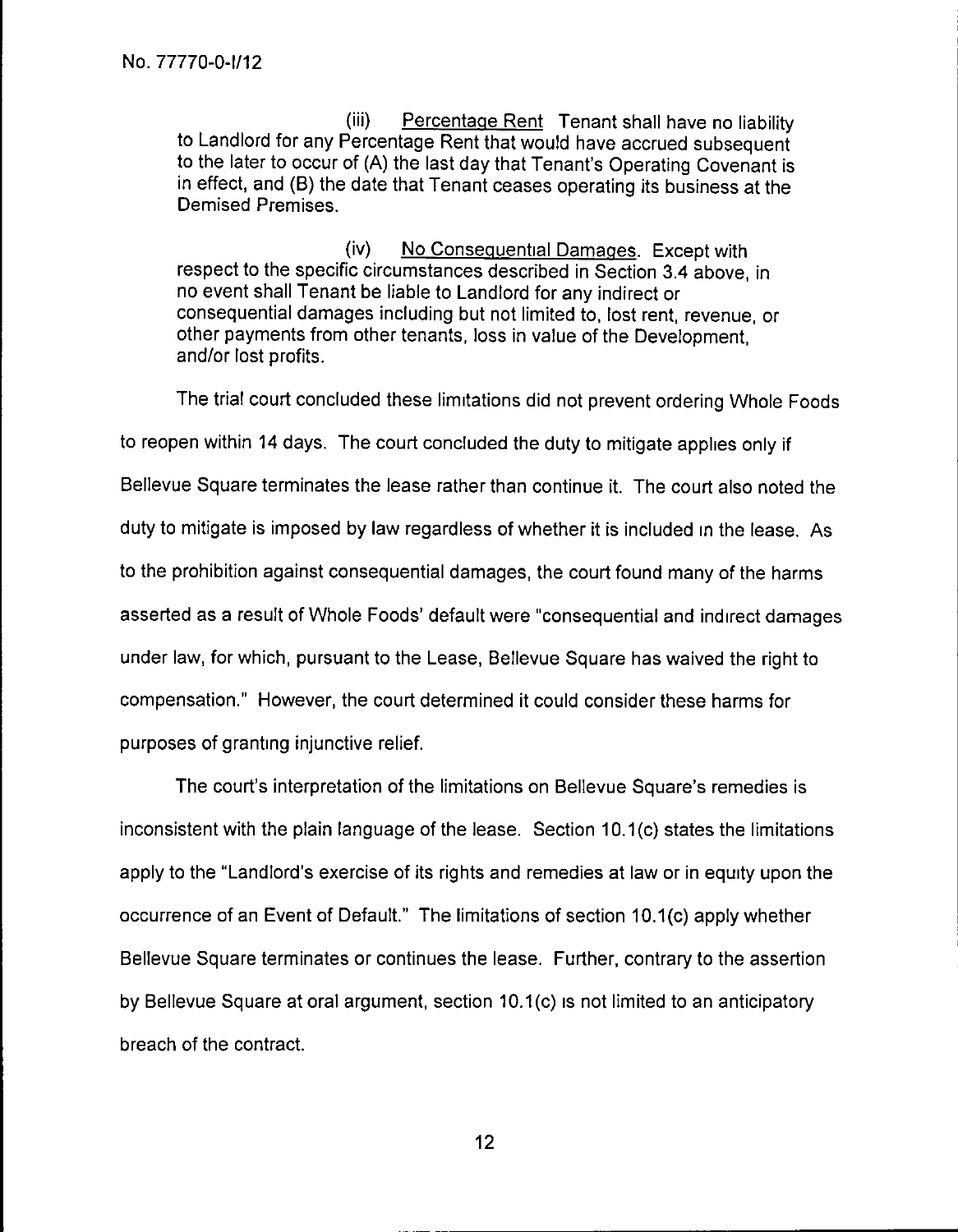Regardless of whether Bellevue Square decided upon Whole Foods vacating the premises to either terminate or continue the lease, under the terms of the lease, Bellevue Square has the duty to mitigate damages The lease expressly requires Bellevue Square to attempt to "relet" the premises. The duty to mitigate damages is inconsistent with the trial court's conclusion that Bellevue Square is entitled to compel Whole Foods to continue operating. For Bellevue Square to be able to lease the premises to another tenant, Whole Foods must be permitted to cease operating on the premises.

Nonetheless, Bellevue Square argues section 10.1(b)(ii) of the lease expressly makes specific performance an available remedy for Whole Foods' breach of the Tenant's Operating Covenant in section 7.2(b). We reject this argument. As previously noted, the Tenant's Operating Covenant has very specific and limited remedy provisions.

When Whole Foods vacated the premises, Bellevue Square elected under section 10.1(b)(ii) to continue the lease, entitling it to "recover the Rent, damages from Tenant's default or breach, and any other payments as they may become due hereunder." This default remedy option contemplates an ongoing obligation on the part of the defaulting tenant to continue making the required payments to the landlord as those payments become due. To protect the landlord from "further defaults" by the defaulting tenant, section 10.1(b)(ii) allows Bellevue Square to "specifically enforce Tenant's obligations hereunder and obtain injunctive relief from further defaults and breaches "5

<sup>5</sup> Emphasis added.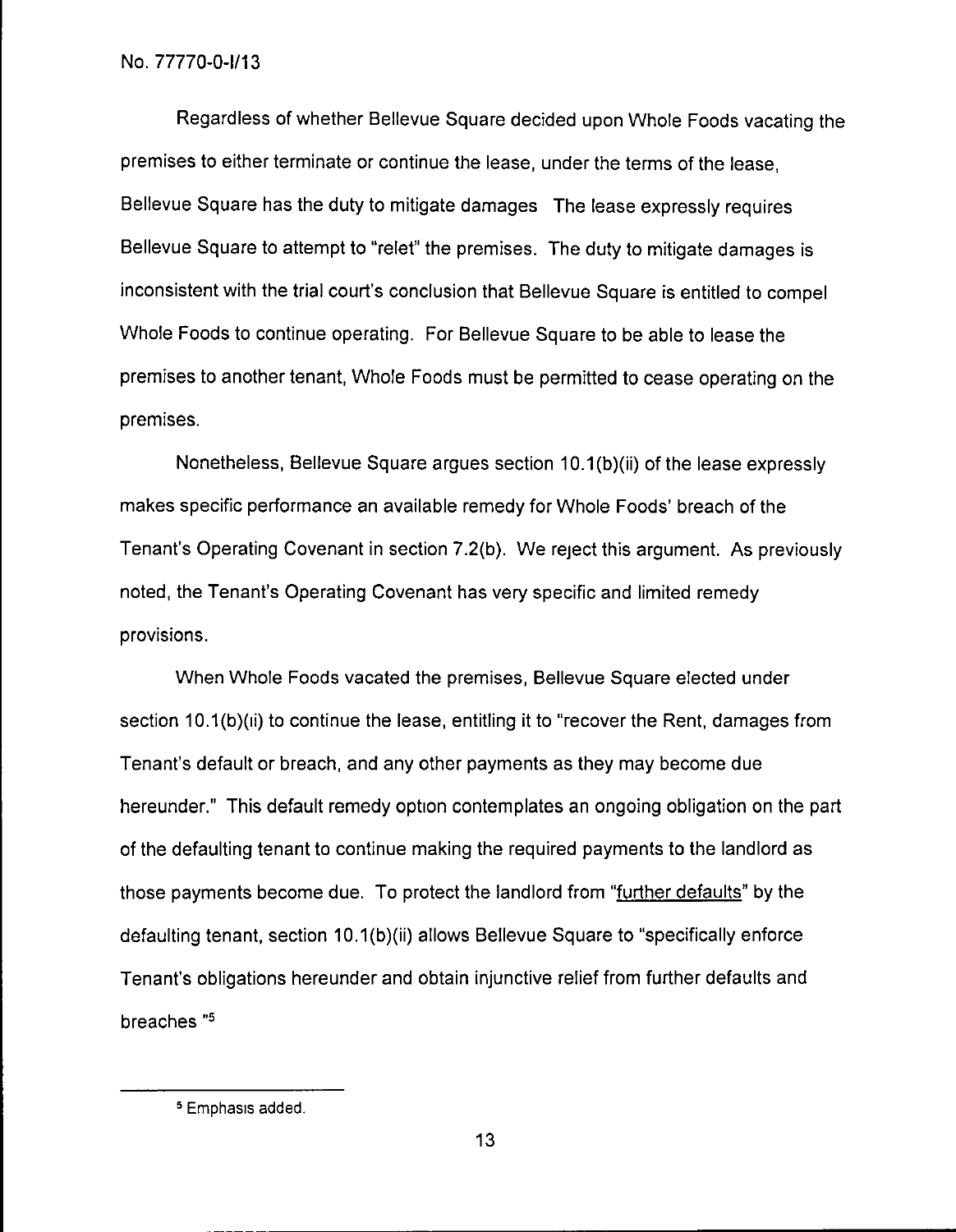In other words, once there has been a tenant default entitling Bellevue Square to invoke the remedies provided under section 10.1 and Bellevue Square has elected to invoke its option to treat the lease as continuing, there is a continuing obligation on the part of the tenant to make requisite payments as they become due. Bellevue Square has the right under section 10.1(b)(ii) to seek specific performance of these continuing obligations in the event of further default by the tenant. But under the express terms of the lease, the right of Bellevue Square to specific performance and injunctive relief does not apply beyond the circumstances specifically described in section 10.1(b)(ii)

Because Bellevue Square is not entitled to specific performance of all of the terms of the lease, the court erred in concluding Bellevue Square established a clear legal right to a preliminary injunction and specific performance. The trial court found the indirect harms experienced by Bellevue Square are "difficult to quantify with reasonable certainty" and granted injunctive relief because "[n]o adequate remedy at law exists to compensate Bellevue Square." The language of the lease does not support the court's conclusion. Under section 10.1(c)(iv) of the lease, Bellevue Square explicitly waives its right to recover "any indirect or consequential damages" such as "loss in value of the Development, and/or lost profits."

Subject to the limitations stated in section 10.1(c), the lease gives Bellevue Square an adequate, complete, and speedy remedy for the harm caused by Whole Foods vacating the premises and it may continue the lease and continue to recover rent, damages, and other payments from Whole Foods. If Whole Foods defaults on the continuing payment obligations, Bellevue Square is entitled to seek specific